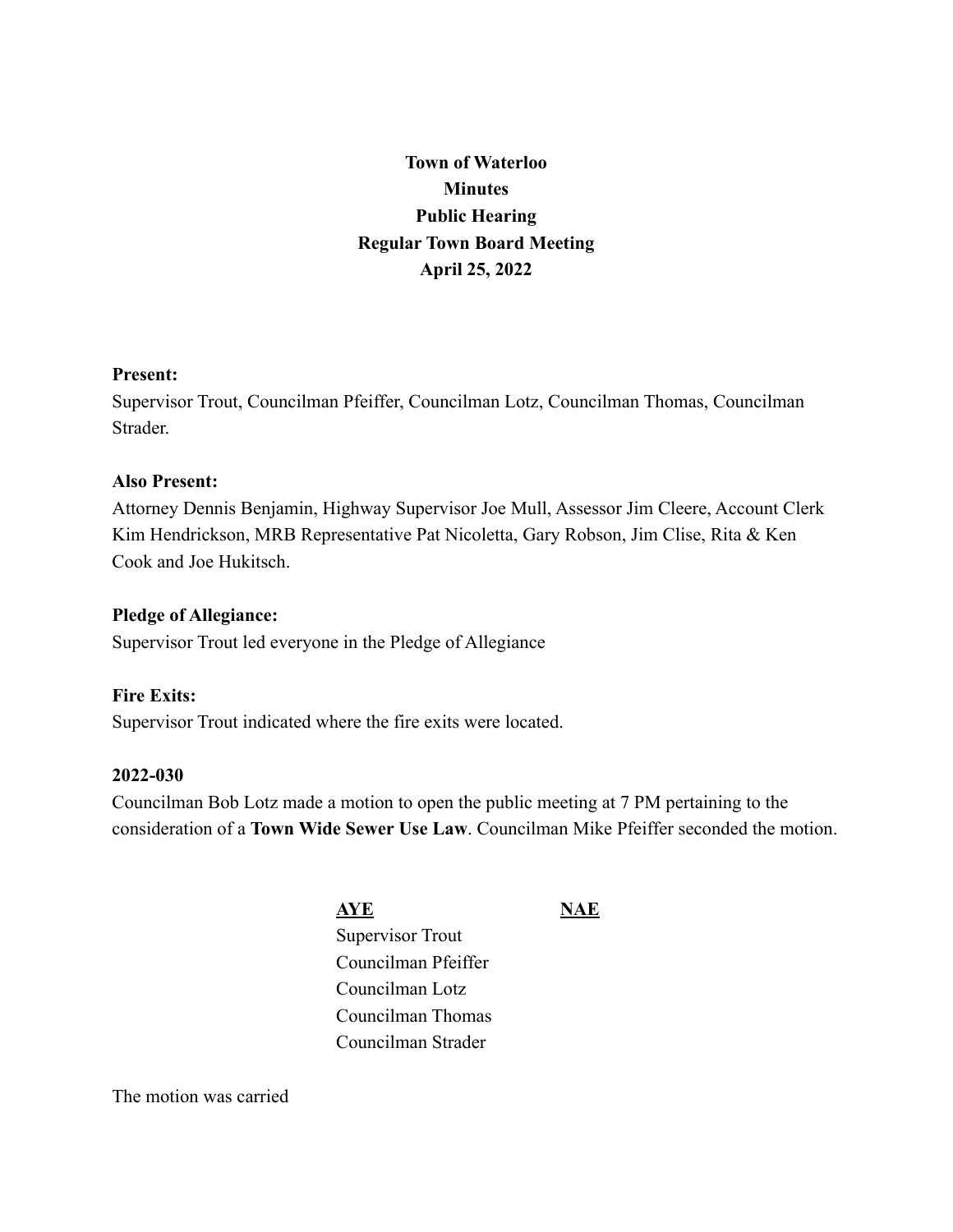Resident Joe Hukitsch spoke wanting clarification that the Sewer Use Law was not a town wide movement away from septic systems. Supervisor Trout stated that it was not and that the Sewer Use Law that already exists, is being modified (mostly for the large meter users like campgrounds and trailer parks) to make it more fair to everyone. No other comments from the public were made.

### **2022-031**

Councilman Bob Lotz made the motion to close the Public Hearing at 7:06 PM. Councilman Mike Pfeiffer seconded the motion.

> **AYE NAE** Supervisor Trout Councilman Pfeiffer Councilman Lotz Councilman Thomas Councilman Strader

The motion was carried.

Supervisor Trout immediately opened the Regular Town Board Meeting.

### **2022-032**

Councilman Thomas made a motion to approve the Consent Agenda as follows: Councilman Strader seconded the motion.

> Approval of Minutes – March 28th, 2022, Regular Town Board Mtg. Approval of the Town Clerk's Monthly Report Approval of the Canine Report Approval of Bills:

| GENERAL FUND – TOWNWIDE | \$5,411.28 |
|-------------------------|------------|
| GENERAL – PART TOWN     | \$21.62    |
| HIGHWAY TOWNWIDE_       | \$4,001.88 |
| HIGHWAY – PART TOWN     | \$213.66   |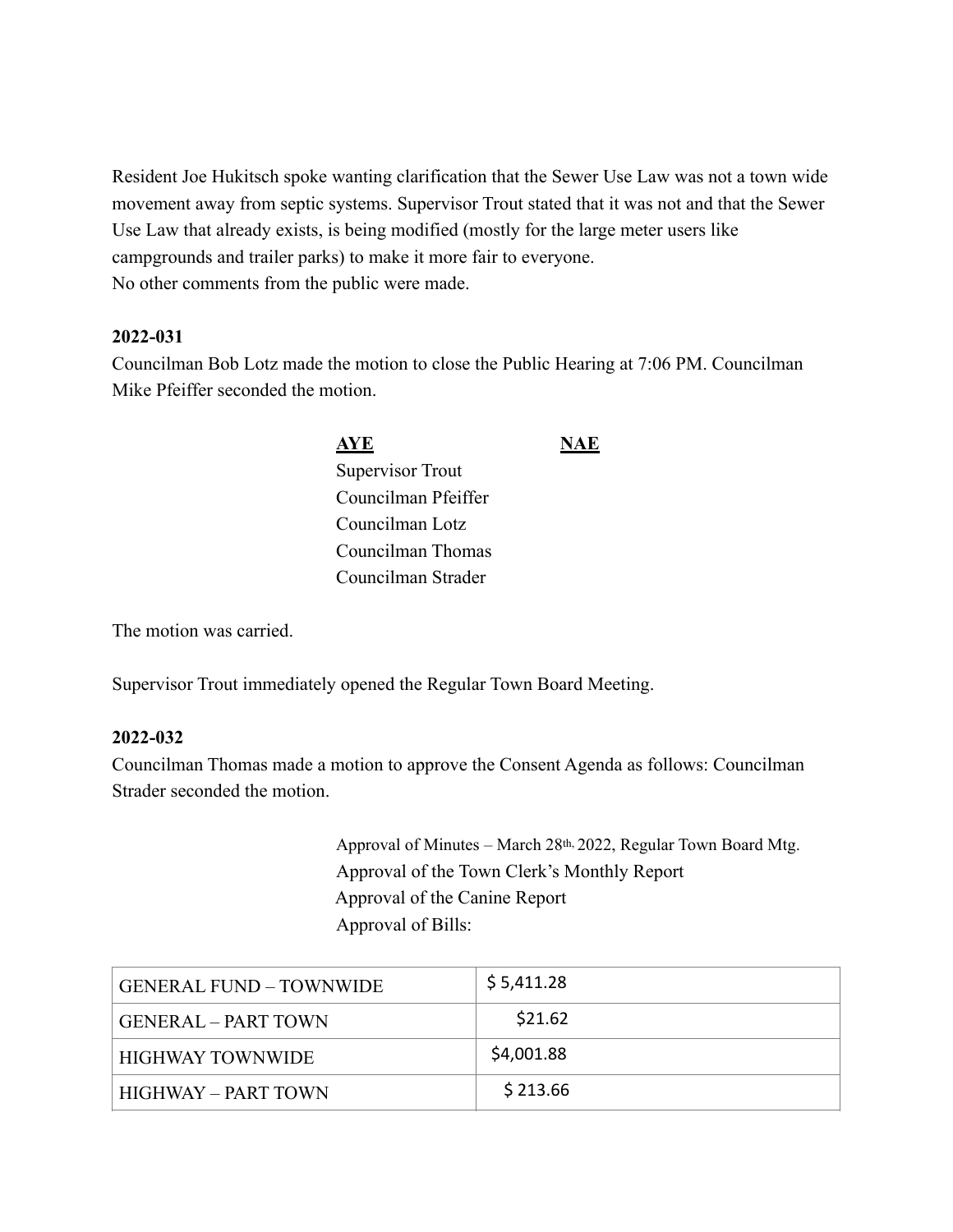| <b>WATERLOO SEWER DISTRICT #1</b>          | \$804.43     |
|--------------------------------------------|--------------|
| 5 & 20 SEWER DISTRICT                      | \$33,078.17  |
| <b>BURGESS ROAD WATER DISTRICT</b>         | \$12,334.25  |
| BORDER CITY WATER DISTRICT                 | \$10,476.17  |
| POWDERLY ROAD WATER DISTRICT               | \$116.48     |
| <b>BREWER ROAD SOUTH</b>                   | \$3,043.00   |
| RTE 96, REED, HECKER, MILLS, KINGS<br>WD 5 | \$<br>102.35 |
| PRE-EMPTION WATER DISTRICT #6              | \$<br>166.74 |
| <b>TOTAL:</b>                              | \$69,770.03  |

# **AYE NAE**

Supervisor Trout Councilman Pfeiffer Councilman Lotz Councilman Thomas Councilman Strader

The motion was carried.

### **2022-033**

Councilman Lotz made the motion (SEQR) **to declare the Town of Waterloo as Lead Agency** for the Sewer Use Law. Councilman Pfeiffer seconded the motion. It is as follows:

# **TOWN OF WATERLOO TOWN SEWER USE LAW SEQR RESOLUTION DESIGNATING LEAD AGENCY**

**WHEREAS**, the Town of Waterloo Town Board (hereinafter referred to as "Town Board") on February 28, 2022 declared its intent to be designated the Lead Agency for the Town of Waterloo Town Sewer Use Law under the provisions of the State Environmental Quality Review (SEQR) Regulations; and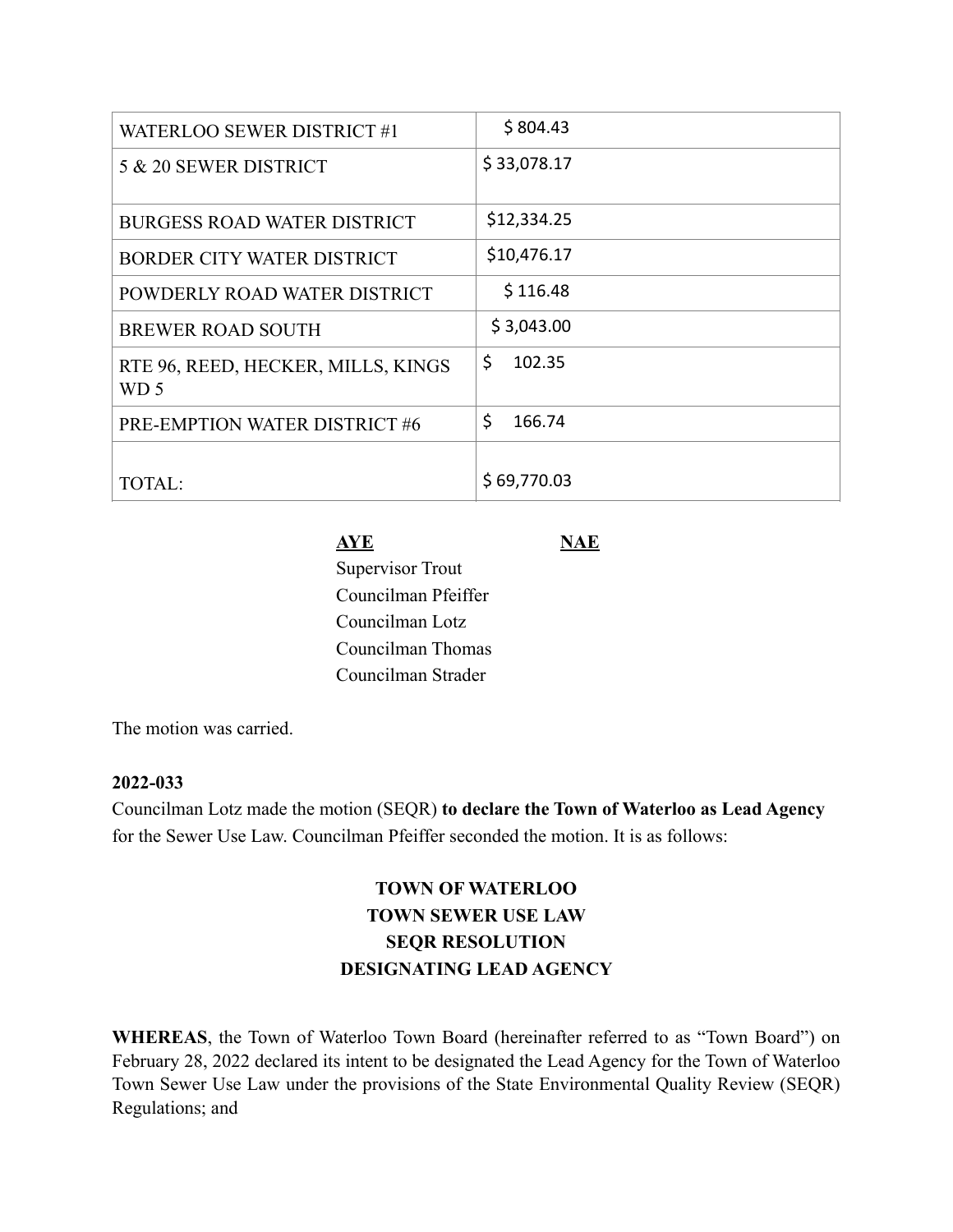**WHEREAS**, the Town Board has provided written notices to this effect to the involved and interested agencies; and

**WHEREAS**, the Town Board has not received any written objections from the involved agencies to the Board's being designated as the lead agency under the SEQR Regulations; and

**WHEREAS**, the Town Board has previously determined that it is the most appropriate agency to insure the coordination of this Action and for making the determination of significance thereon under the SEQR Regulations.

**NOW, THEREFORE BE IT RESOLVED** that the Town Board does hereby designate itself as the lead agency for the Action identified above herein;

> **AYE NAE** Supervisor Trout Councilman Pfeiffer Councilman Lotz Councilman Thomas Councilman Strader

The motion was carried.

**MRB** Engineer, Mr. Pat Nicoletta read and reviewed Parts 2 and 3 of the EAF (Environmental Assessment Form). He stated that there would be no environmental impacts.

### **2022-034**

Councilman Lotz made a motion (SEQR) for the Town of Waterloo to make a **Determination of Significance** concerning the Sewer Use Law. Councilman Strader seconded the motion. It is as follows:

# **TOWN OF WATERLOO TOWN SEWER USE LAW SEQR RESOLUTION DETERMINATION OF ENVIRONMENTAL SIGNIFICANCE**

**WHEREAS**, the Town of Waterloo Town Board (hereinafter referred to as "Town Board") has determined the above referenced Action to be a Type 1 Action pursuant to Part 617 of the State Environmental Quality Review (SEQR) Regulations; and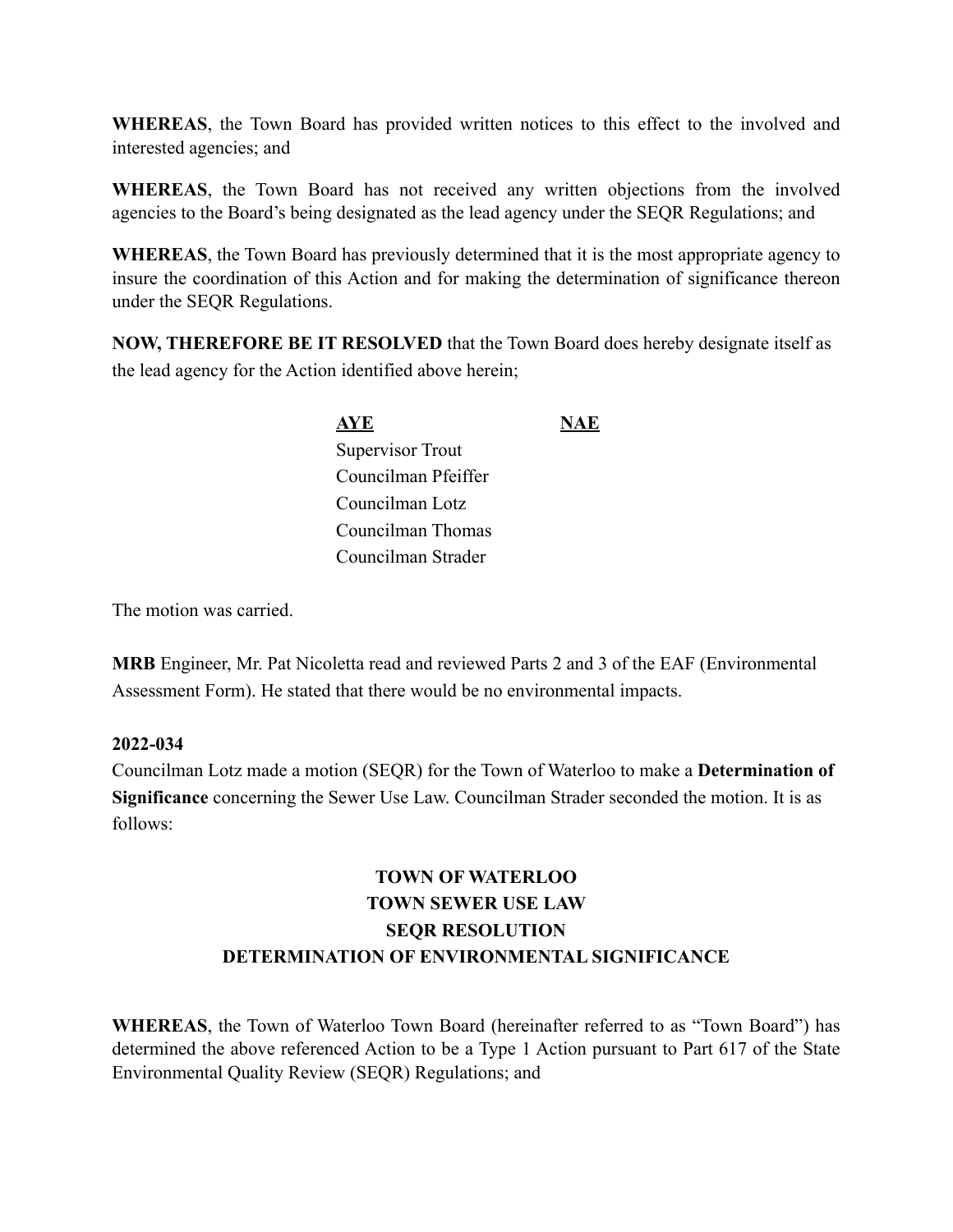**WHEREAS**, the Town Board has reviewed and accepted the completed Full Environmental Assessment Form Parts 1, 2, and 3 including the supporting information on the Action prepared by the MRB Group (hereinafter referred to as "Town Engineer"); and

**WHEREAS**, the Town Board has completed the coordinated review and public comment period provided for under the SEQR Regulations; and

**WHEREAS**, the Town Board has designated itself as lead agency under the SEQR Regulations for making the determination of significance upon said action on a separate resolution at the April 25, 2022 meeting; and

**WHEREAS**, the Town Board has given consideration to the criteria for determining significance as set forth in Section 617.7(c) (1) of the SEQR Regulations and the information contained in Full Environmental Assessment Form Parts 1, 2, and 3.

**NOW THEREFORE BE IT RESOLVED**, that said Action **WILL NOT** result in any significant adverse environmental impacts based on the review of the Full Environmental Assessment Form; and

**BE IT FINALLY RESOLVED** that the Town Board does hereby make a Determination of Non-Significance on said Action, and the Town Supervisor is hereby directed to sign the Full Environmental Assessment Form (EAF) Part 3, the Negative Declaration, as evidence of the Town Board determination of environmental non-significance.

> **AYE NAE** Supervisor Trout Councilman Pfeiffer Councilman Lotz Councilman Thomas Councilman Strader

The motion was carried.

## **2022-035**

Councilman Lotz made a motion **to adopt the Local Law No. 1 of the year 2022, "A Town-Wide Sewer Use Law**". Councilman Thomas seconded the motion. It is as follows:

# **TOWN OF WATERLOO TOWN SEWER USE LAW RESOLUTION ENACTING LOCAL LAW**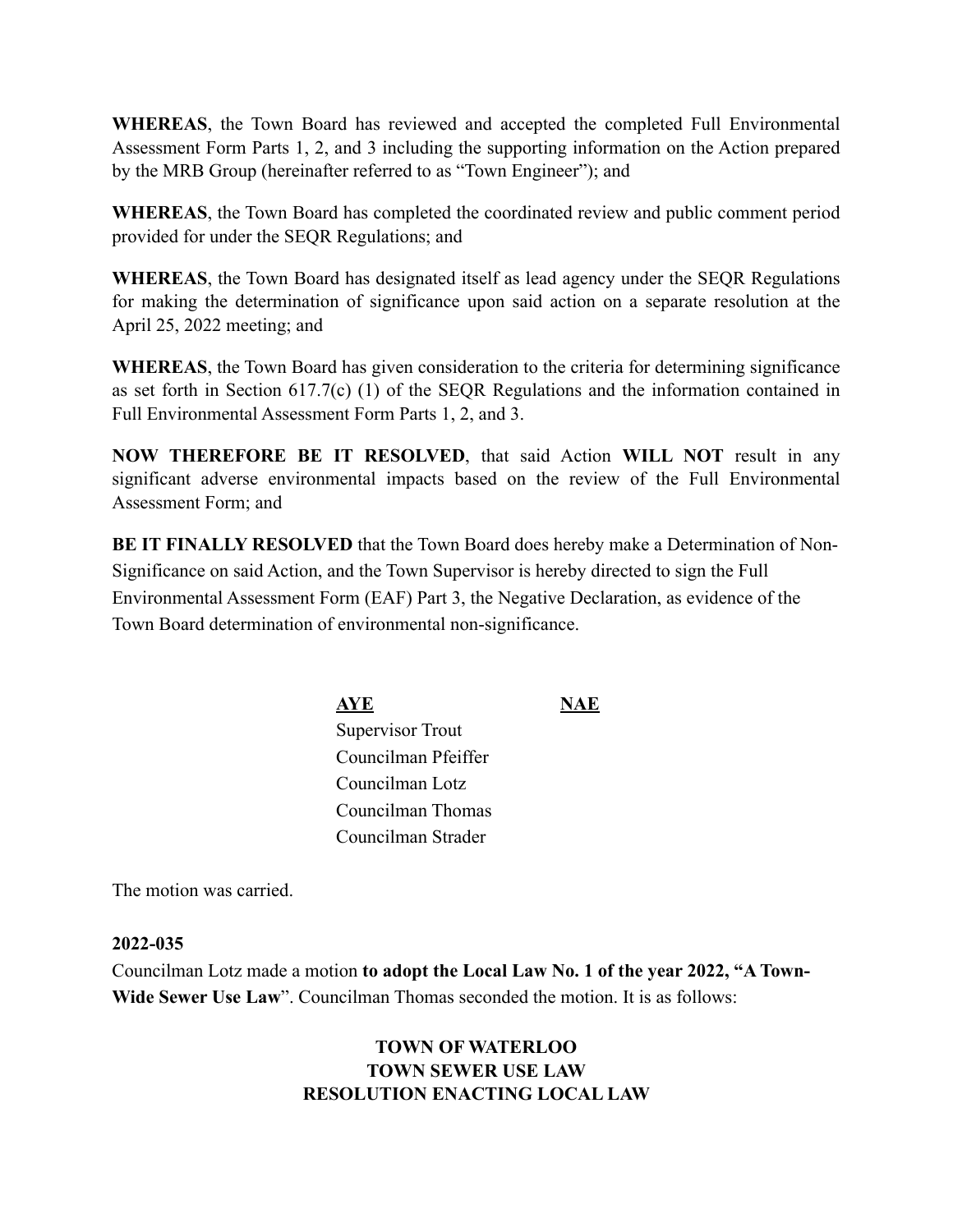**WHEREAS**, the Town of Waterloo Town Board (hereinafter referred to as "Town Board") to enact a new sewer Use Law to address violations within the Town. This Law will be considered by the Board on April 25, 2022. Town has held a Public Hearing to Allow resident to speak regarding the Local Law.

**WHEREAS**, the Town has completed SEQR for the Local Law. The Law has been approved by NYSDEC. The Law in accordance with the Sewer Use Laws of the Town of Geneva and the Village of Waterloo as these are the receiving municipalities.

**WHEREAS**, this Law will provide the Town access to properties with suspected violations. The Law will require review of all development intended to constructed in the Town of Waterloo with connection to the sanitary sewer.

**WHEREAS**, the Local Law is per the requirements of the Town Law; Section 12(c) of New York State. The Law will be filed in the Department of State.

**NOW, THEREFORE BE IT RESOLVED** that the Town Board does hereby enact the Town Sewer Use Law. That the Town Board authorizes the Town Attorney to file the Local Law with the Department of State. That the Town Clerk is authorized to keep the Local Law on file and shall become a part of the Municipal Code.

> **AYE NAE** Supervisor Trout Councilman Pfeiffer Councilman Lotz Councilman Thomas Councilman Strader

The motion was carried.

### **2022-036**

Councilman Thomas made the motion to appoint Gina Suffredini to a 3-year term on the Board of Assessment Review Team. Term to expire on 9/30/2025. Councilman Strader seconded the motion.

> **AYE NAE** Supervisor Trout Councilman Pfeiffer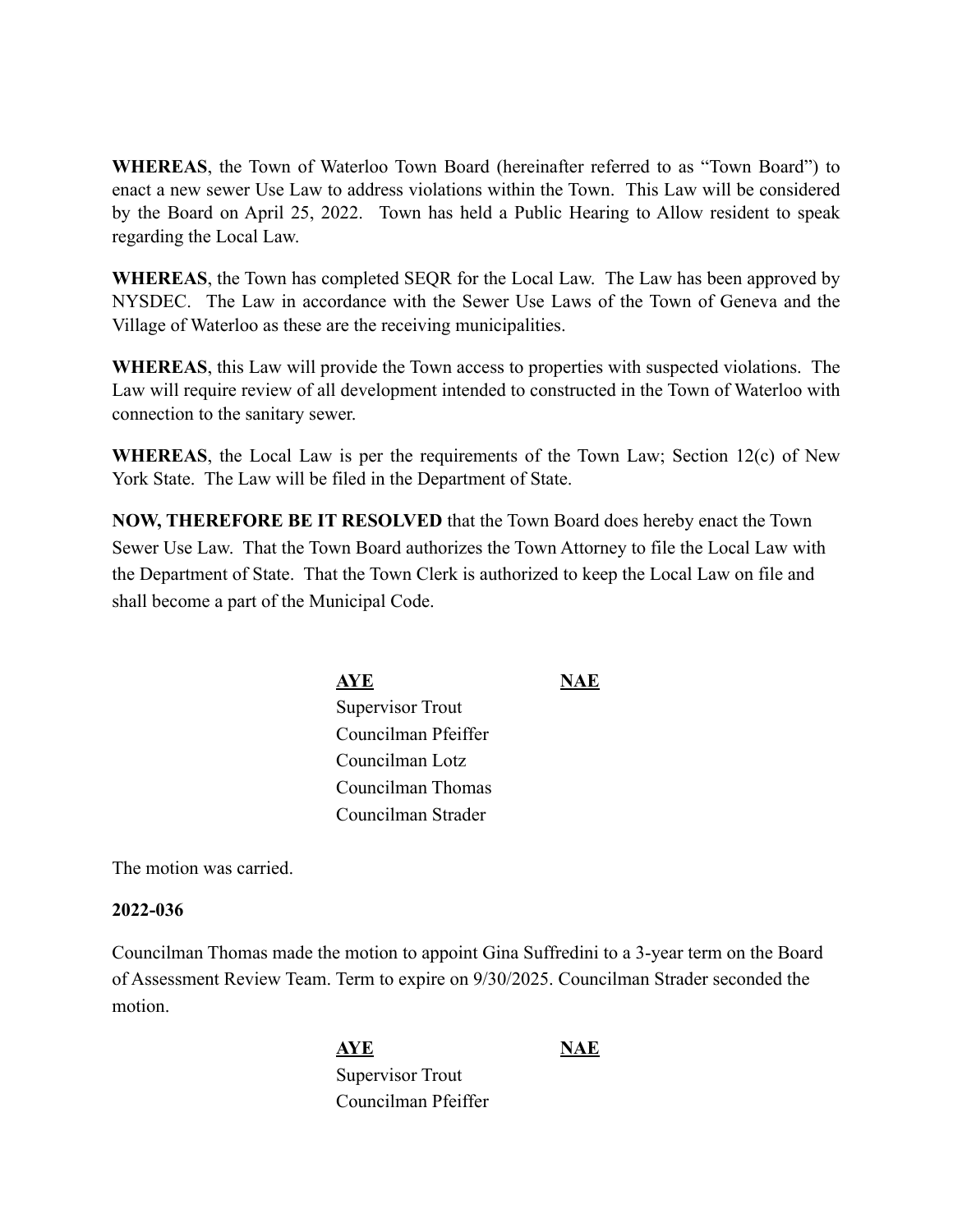Councilman Lotz Councilman Thomas Councilman Strader

The motion was carried.

Supervisor Trout discussed the Tentative Water Rate Increases by District. He requested a review of suggested rates by Councilmen Strader and Lotz, followed by a report on the least amount that could be spent and still be sustainable. Discussion will continue at the next meeting.

Supervisor Trout discussed the need for seasonal help. Highway Superintendent Joe Mull and Councilman Lotz will be interviewing for those jobs soon. There is also a need for a few fulltime positions. All these positions will be posted soon.

### **2022-037**

Supervisor Trout discussed the **Fire Survey**, what it was and how it should work. He stated that the Fire Survey will evaluate the assets of all three fire departments, Waterloo, Serven and Border City. The survey will show what the three departments are worth combined and if it is advantageous to consolidate them or if keeping the 3 departments separate would be the best option. The Fire Survey will tell us. The departments are all on board to participate. Supervisor Trout asked for a motion to approve moving forward with the Fire Survey as explained. Councilman Bob Lotz made the motion to move forward with the Fire Survey. Councilman Pfeiffer seconded the motion.

#### **AYE NAE**

Supervisor Trout Councilman Pfeiffer Councilman Lotz Councilman Thomas Councilman Strader

The motion carried.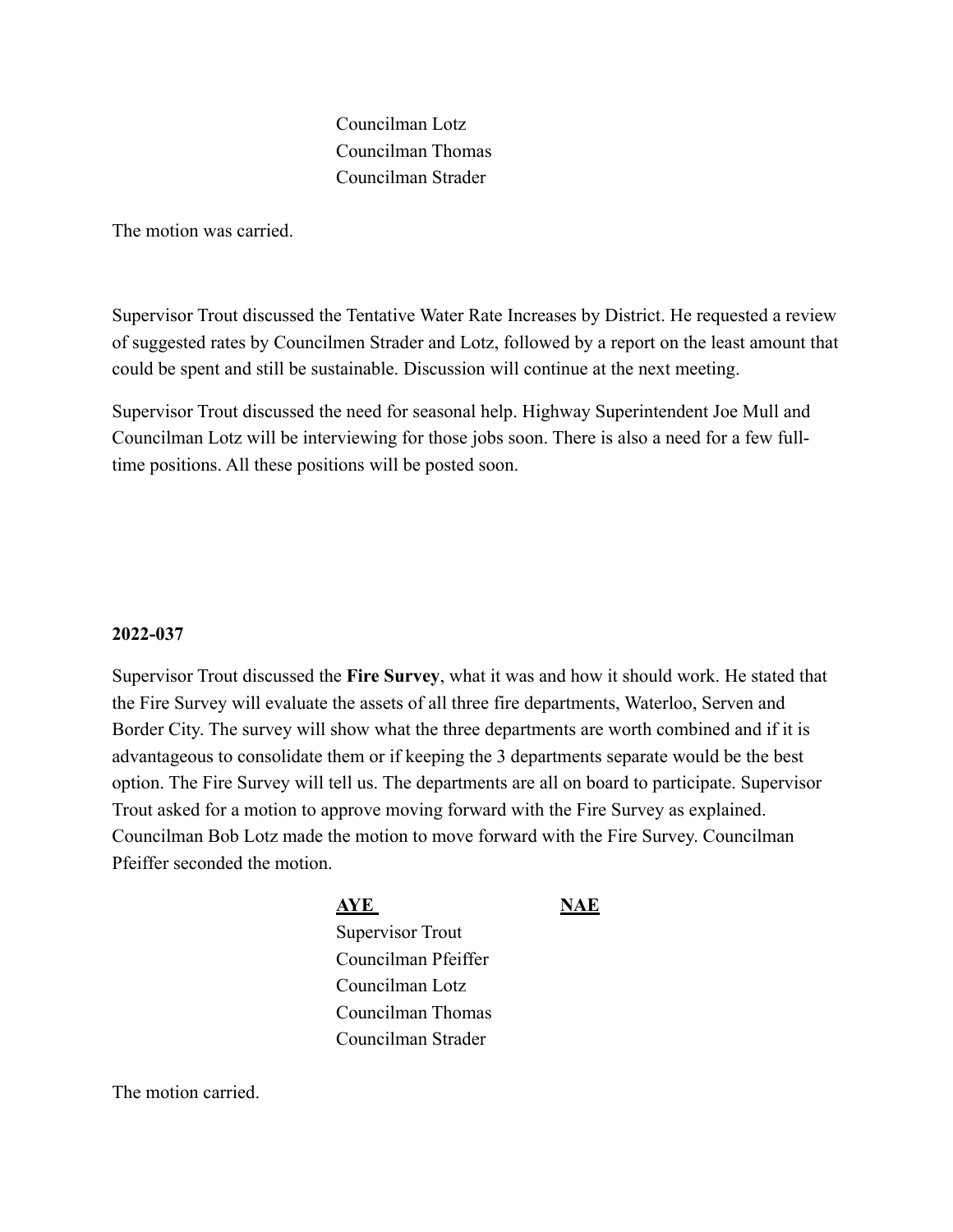## **PETITIONERS TO THE FLOOR:** None

## **COMMITTEE REPORTS:**

Councilman Lotz wanted confirmation that the meters which will be made available for purchase will be the Sigma's. Pat Nicoletta said that would be the brand. Councilman Lotz said they will be working on this ongoing project.

Councilman Strader stated that the Walking Bridge will be sealed, and the area cleared up.

Assessor Jim Cleere stated that there were a few permits, the KOA Campground, the new restaurant Bella's Steakhouse located in the old Emile's Restaurant building, and a possible privately owned gun shop. The Tentative-Roll was filed last week.

Highway Supervisor Joe Mull discussed the roads/pricing list which included paving, and pricing without trucking. Projects are getting underway.

Councilman Thomas stated he will be meeting with the Judge to discuss how to better the coordination between the Town and Village courts which are currently both housed in the Town building.

### **SUPERVISOR COMMENTS:**

### **2022-038**

Supervisor Trout asked if the Town would pay for the **Celebrate Commemorate** Ad to go into the Finger Lakes Times. The cost would be \$250.00.

Councilman Bob Lotz made the motion for the Town to pay for the Ad. Councilman Strader seconded the motion.

| AYE                     |  |
|-------------------------|--|
| <b>Supervisor Trout</b> |  |
| Councilman Pfeiffer     |  |
| Councilman Lotz         |  |
| Councilman Thomas       |  |
| Councilman Strader      |  |
|                         |  |

The motion was carried.